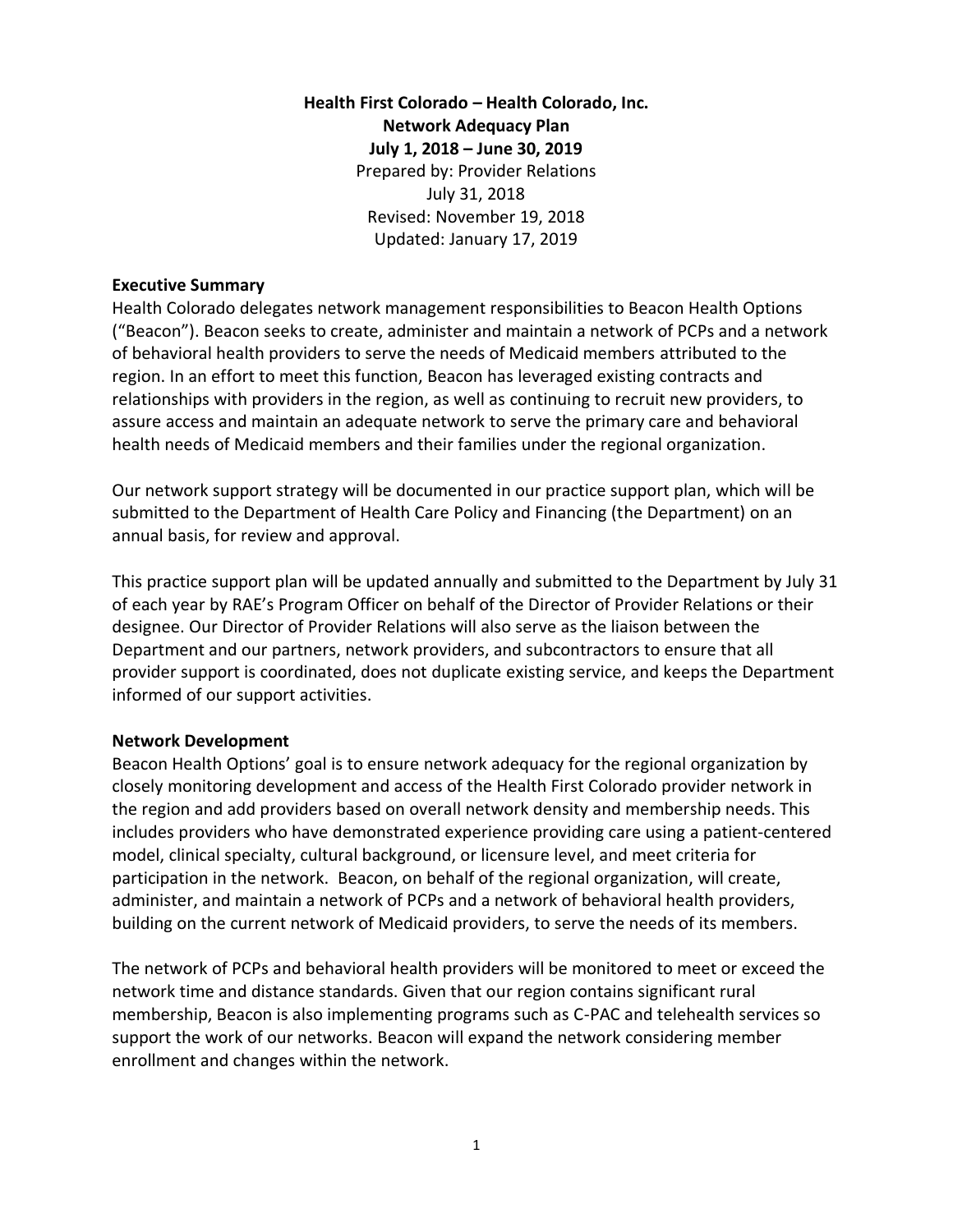## **Accessibility for Primary Care and Behavioral Health Providers**

### *Accessible Facilities (Section 9.8.1.2)*

Four (4) Primary Care Provider (PCP) locations serving adults, family and pediatric members reported having accessible facilities. This information is based on the available through Beacon's system. When using other reports collected by PCPs such as practice assessment tool, we identify 101 locations as offering accessible facilities.

For behavioral health providers, 676 practice locations and facilities reported handicap accessibility.

Beacon is working to close the discrepancy between the self-reported v. actually reported data of PCMPs so quarterly reports accurately reflect network accessible facilities. Beacon Health Options is actively working with Primary Care and Behavioral Health Providers to obtain complete and accurate information about the practice's information including after-hours and weekend availability and cultural expertise. Beacon communicated to providers about the requirement to have report after-hours and weekend availability through the on-boarding training and provider alerts and included a tutorial on how to update the information on Beacon's ProviderConnect. Provider Relations has scheduled weekly live webinars for providers to walk through updating their schedules and allow for questions and answer period.

The structure of the webinars is to is three (3) parts: (1) describe the importance and use of the demographic information, (2) provide a brief presentation and (3) open the line for an opportunity for questions and answers. This structure allows the attendees to ask their individual questions and, if time allows, troubleshoot with them. This allows attendees to learn from each other and spark additional questions from other attendees. The initiative will be measured by the attendance in the webinar, number of providers who report updating the demographic information and the quarter-to-quarter change in demographic reporting.

Provider Relations is scheduling on-site visits or webinars (based on provider preference) with the Practice Managers of the contracted PCPs to offer the practice important RAE information. This will include a check-in on the status of their demographic information and provide any assistance in completing it during the meeting.

The Member and Family Affairs surveys will assist in identifying any gaps in availability of providers that are needed and outreach to providers. The RAE participates in multiple regional committees and meeting such as Program Improvement Advisory Committee (PIAC) and Member Engagement Advisory Committee (MEAC) where a broad range of local stakeholders and members offer guidance and make recommendations for improved network for member and provider satisfaction within the region. Additionally, we meet with key stakeholders such as Department of Health Services (DHS) to receive feedback on network needs for their service population.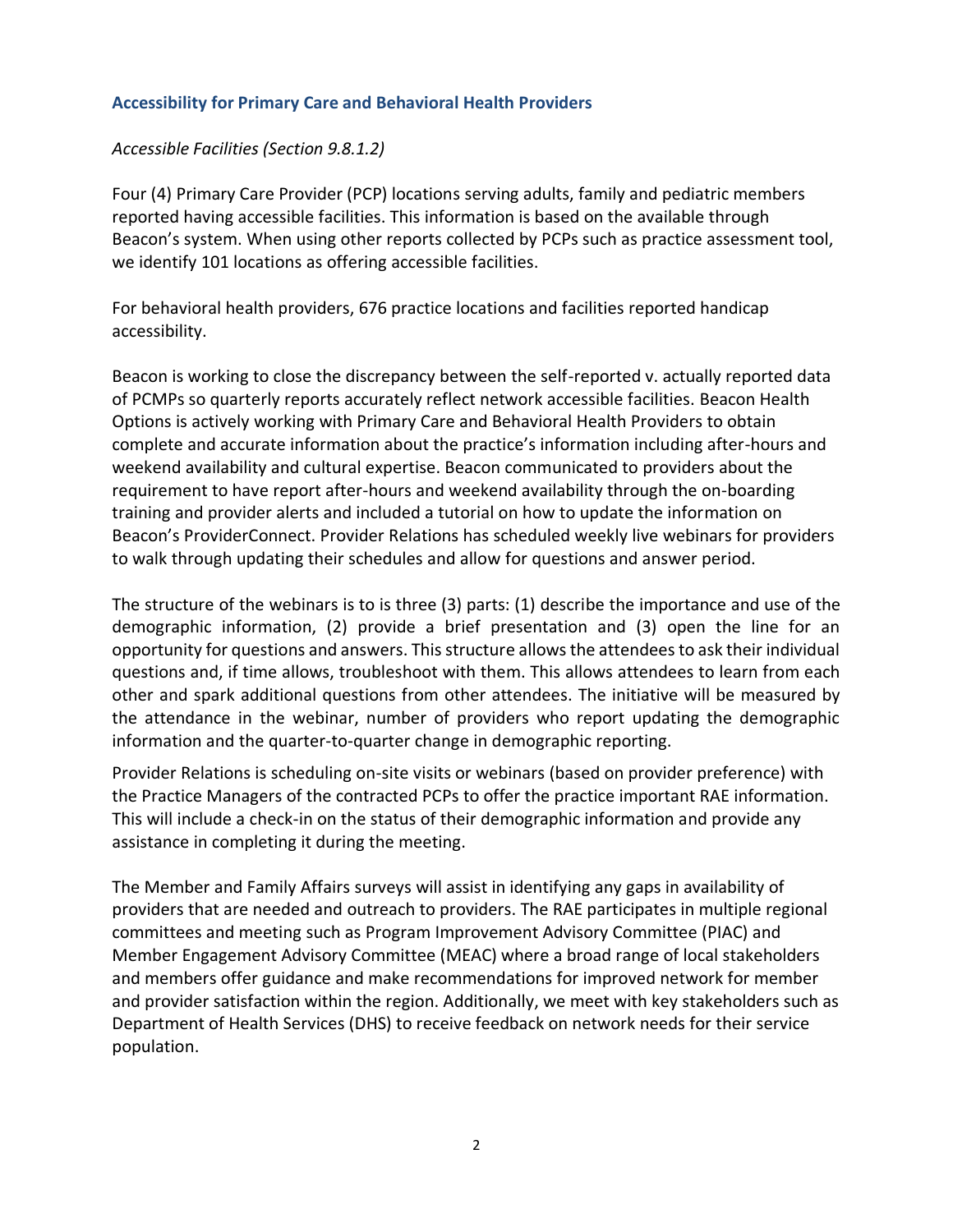Beacon will continue to outreach to Primary Care Provider practices (whether they report currently offering accessible facilities or not) to educate them on accessibility. Starting in second quarter of FY 2019, we will extend them the opportunity to assess their facilities on accessibility standards and show the provider on ways they can improve. For all providers, Beacon will share resources to allow them to make improvements within their practice.

## After-hours and Weekend Availability (Sections 9.8.1.7; 9.8.3.3 and 9.8.3.4)

Thirty-one (31 or 25%) Primary Care Provider (PCP) locations (based on Billing IDs) have identified as offering after-hours and/or weekend appointments.

As for behavioral health providers, there is sixty-nine (69) (15%) practitioners who reported as having afterhours and/or weekend care.

| <b>Provider Type</b>     | <b>Number of Practitioners</b> |    |
|--------------------------|--------------------------------|----|
| <b>ADULT MH PROVIDER</b> |                                | 29 |
| PED MH PROVIDER          |                                | 22 |
| PSYCHIATRIC PRESCRIBER   |                                |    |
| <b>SUD PROVIDER</b>      |                                | 14 |
| Total                    |                                | 69 |

### Cultural and Language Expertise (Section 9.8.1.6)

Beacon obtains information of providers with cultural expertise through provider self-reporting. This is determined through language and specialty availability. For behavioral health providers, they report their competencies during their initial credentialing and re-credentialing and PCPs report it during contracting and Practice Assessment. They are able to update through Beacon's ProviderConnect. The information is available to members through the Provider Directory. An additional way this is identified is through site visits. During routine site visits, ensuring the visibility of culturally aware information, and how this is built into workflows.

Beacon offers free language services to providers and members. The provider and/or member can access these services by calling the toll free number and during or prior the appointment.

Seventy-three (73 or 57%) primary care providers (PCP) locations reported as having completed a cultural competency training. This includes PCP locations that are adult primary care (73) and pediatric primary care (70). Please note that the numbers do not total 65 as the same practice location may serve more than one population.

For behavioral health providers, there are 624 practitioners with language availability including 351 who have Spanish language.

Beacon Health Options is actively working with Primary Care and Behavioral Health Providers to obtain complete and accurate information about the practice's information including cultural expertise. Provider Relations has scheduled weekly live webinars for providers to walk through updating their demographic information and allow for a question and answer period.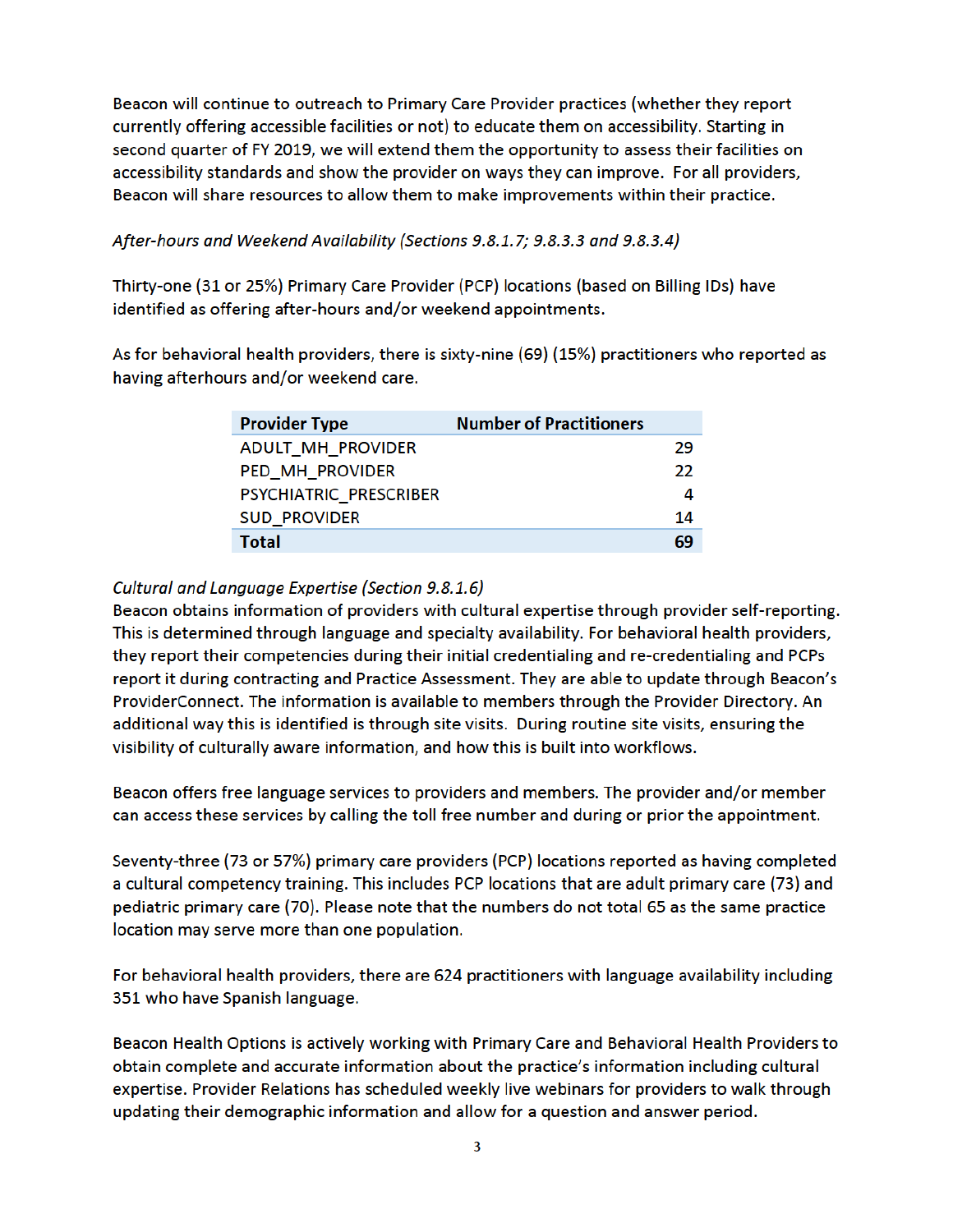# **Primary Care Provider (PCPs)**

Beacon Health Options has processes in place to create and maintain a robust network of physical health providers in the region. Beacon contracts with any willing provider who is enrolled with the State as a Medicaid Primary Care Provider (PCP) in the region.

#### *Recruitment Strategies*

Provider Relations, in collaboration with the regional organization's leadership, will outreach to the identified providers to have the providers in the network.

To recruit these providers, our provider relations staff will stress the positive aspects of participation in the regional organization, such as:

- Per member per month (PMPM) provider payment
- Alternative payment model that allows for incentives based on quality of care
- Additional volume to their practice
- The opportunity to provide for a needed community resource
- Benefits for the Medicaid Members served through the RAE program
- Resources and trainings available to support the practice
- Care coordination support to the practice to address members' needs.

In addition to communications via email and telephone, our staff visited providers' offices to inquire about participation. Staff conducted weekly webinars that providers and their staff can join to learn about the regional organization and respond to questions. Through the collaboration of the regional organization's leadership and provider input, Provider Relations made connections with local provider organizations and government entities such as Department of Health Services, to identify gathering places to outreach providers that serve their communities. Furthermore, Provider Relations conducted informational seminars or "meet and greets" at local facilities throughout the region to meet with providers and office staff and respond to questions. Providers received electronic communications, also known as Provider Alerts, to inform them of these opportunities. In addition, this communication method has served as an ongoing source of information sharing and education once the regional organization went live on July 1, 2018.

### *Network Overview*

Through these strategies, Beacon created a network of 44 PCPs in 127 locations (based on Billing IDs) that covered all counties of the regional organization. Of these locations, 111 PCP practitioners offer adult primary care. The network includes contracts with Essential Community Providers including FQHCs and Rural Health Centers, in addition to private and nonprofit Medicaid enrolled PCPs in the region that serve both adult and children. Of the 127 PCP locations, 126 are open to accepting new Medicaid Members (or 99%) (Sections 9.8.1.4 and 9.8.3.1).

Diagram 1 below, shows the members in black with access to at least two (2) providers within the maximum distance for their county classification (section 9.8.1.5). All adult members have a choice of providers within the required distance. Most pediatric members (98%) have a choice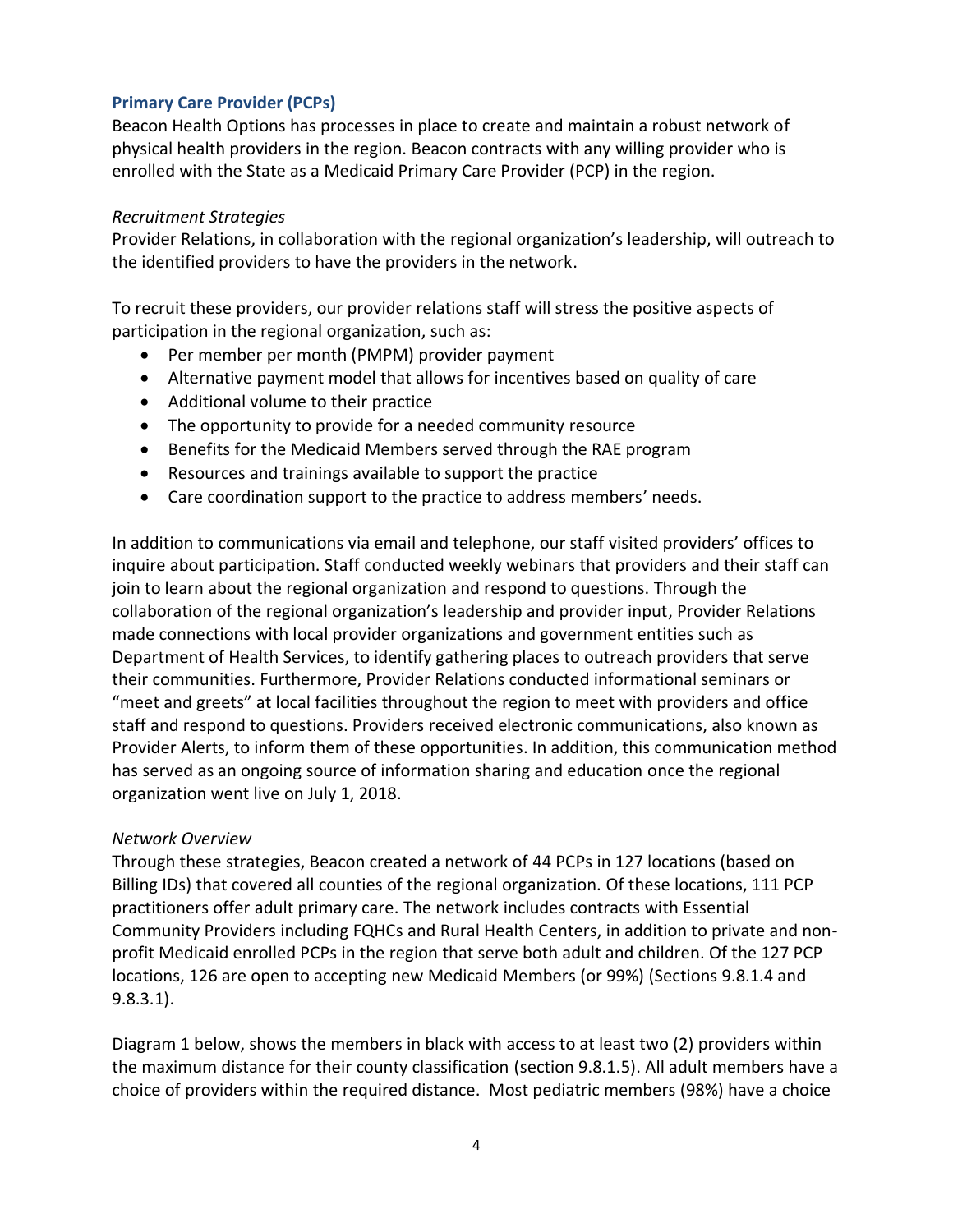of two (2) providers within the required. Beacon will target this area to recruit PCPs that serve pediatric population to fill in this network gap.



Diagram 1: Member access to at least two (2) PCPs

Monitoring Strategies - Section 9.8.1.8

The regional organization expects to meet PCP access standards set by contract requirements as follows:

**Time and Distance Standard** 

- Urban Counties: Maximum travel of 30 minutes or 30 miles
- Rural Counties: Maximum travel of 45 minutes or 45 miles
- Frontier Counties: Maximum travel of 60 minutes or 60 miles

**Member to Provider Ratio** 

- 1/1,800 adult members Adult primary care providers
- 1/1,800 adult members Mid-level primary care providers
- $\bullet$  1/1,800 pediatric members Pediatric primary care providers

The network will be monitored to meet or exceed the network time and distance standards for PCPs by:

• Using of current list of providers participating in Medicaid, utilization data and historical claims information to cross-reference against providers to identify key practices and providers who are currently providing services to Health First Colorado Medicaid Members;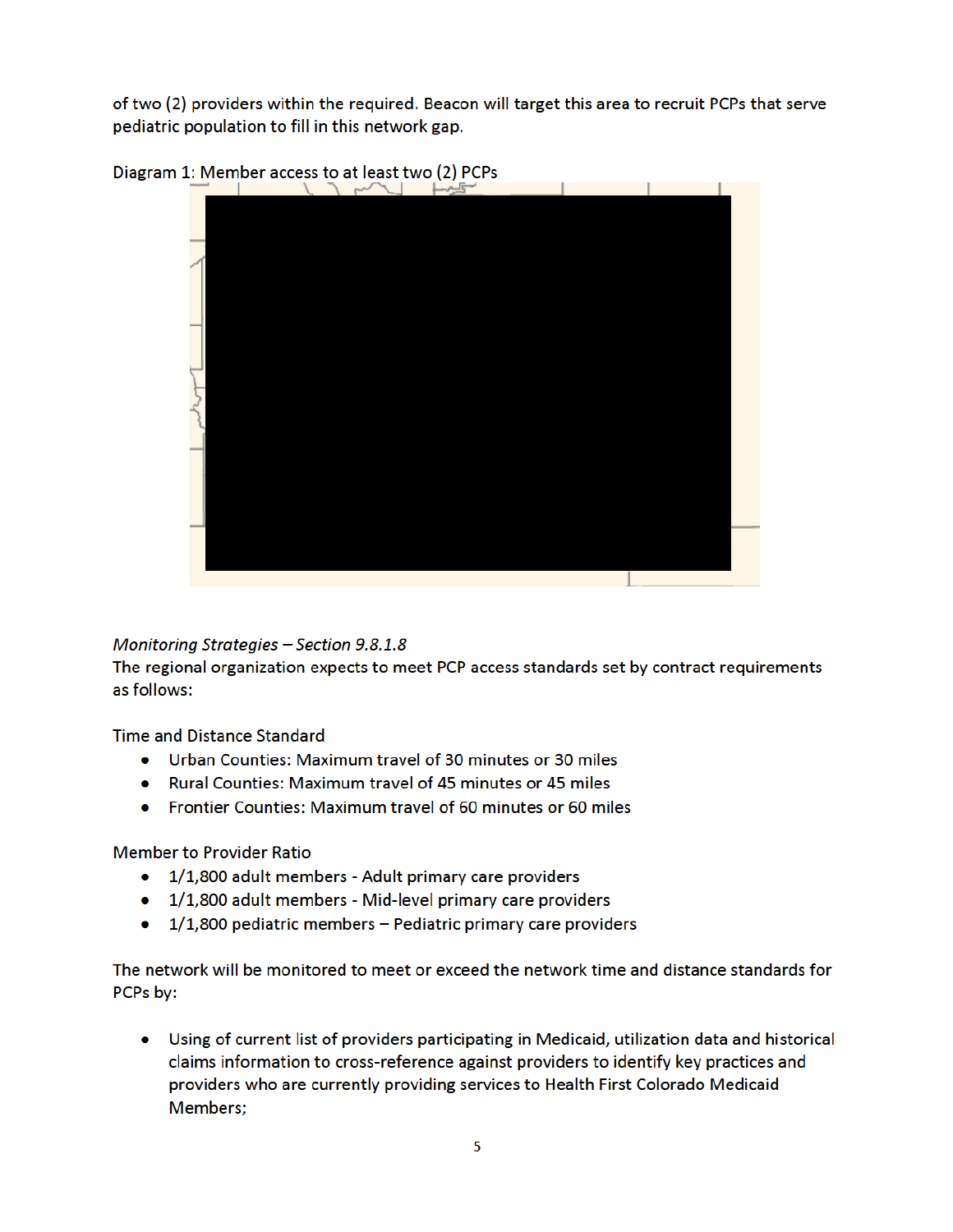- Incorporating GeoAccess mapping in order ensure the PCP network meets member ratios and distance standards;
- Considering Member and local stakeholder (i.e. Department of Health Services) requests of providers they would like to see and are not currently in the network, and meet Medicaid criteria; and
- Assisting interested providers to enroll with the State as a Medicaid PCP.

Patient Load: Primary Care Providers are able to update their capacity by notifying Beacon to temporarily close their panels to new members or geographic attribution, and/or change their panel size. In those cases, Beacon updates the State's Portal and monthly reports and the following edition of the Provider Directory will reflect the changes. Additionally, Beacon is developing a policy of PCPs panel ratio to member attribution to standardize capacity and improve access to care to Medicaid Members; likely based on the number of rendering providers within the PCP location.

## **Behavioral Health Providers**

Beacon Health Options has an existing state-wide network of behavioral health providers to comply with the network time and distance standards. The network includes contracts and relationships with Essential Community Providers including Community Mental Health Centers, FQHCs, school-based health centers, Rural Health Centers, community safety-net clinics, as well as number of private/non-profit providers and substance use disorder providers in the region.

## *Network Overview*

The State-wide network of behavioral health providers of 1,456 behavioral health practitioners in 718 locations which includes fully executed contracts with 16 of the 17 community mental health centers, 19 Federally Qualified Health Centers (FQHCs) and Rural Health Centers, psychiatric hospitals (including one within the region), substance use disorder providers, as well as, public and private independent practitioners. The total number of practitioners is based on their specialties and location. If practitioner serves more than one specialty or location, then they are counted more than once.

Health Colorado meets or exceeds the member to provider ratio standards. This is as follows: Ratio for Adult Mental Health Practitioner is 1:162 Ratio for Pediatric Mental Health Practitioner is 1:335

Ratio for Substance Use Disorder Practitioner is 1:692

All (100%) of the behavioral health providers in all provider types are currently accepting new members (Section 9.8.1.4 and 9.8.3.2).

The overall member to provider ratio for mental health providers in the region meets or exceeds the standard for adult and pediatric population. Contracted pediatric mental health providers are not sufficiently available within the region, particularly in Conejos, Crowley, Custer, Lake and Otero counties. Beacon is working with the partner Community Mental Health Centers to identify ways to improve access to these services.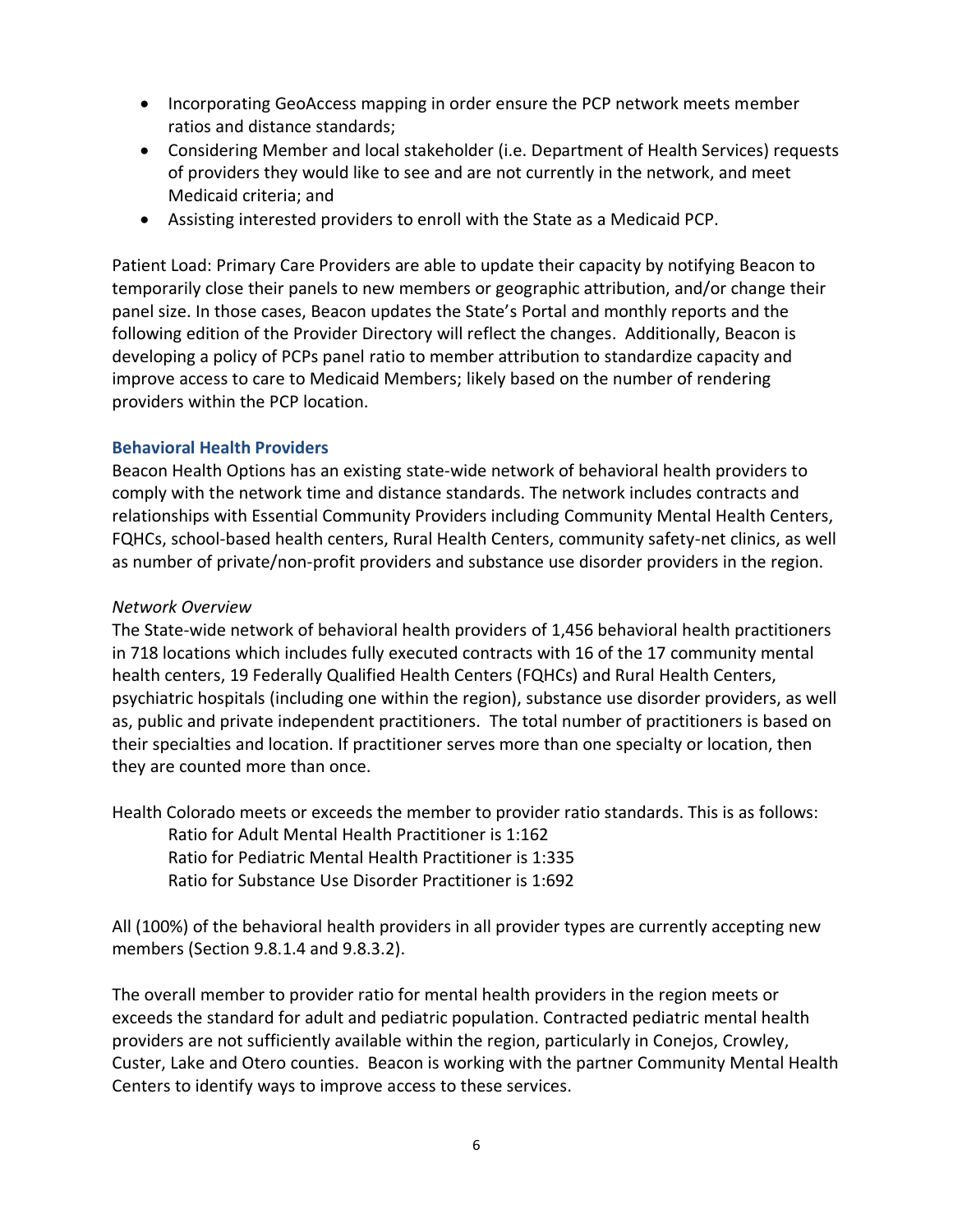Diagrams 2 and 3 below, show the members in black with access to at least two (2) behavioral health providers (not including SUD providers) within the maximum distance for their county classification (section 9.8.1.5). All adult members and most of the pediatric members have a choice of providers within the required distance.



Diagram 2: Adult member access to behavioral health providers (not including SUD providers)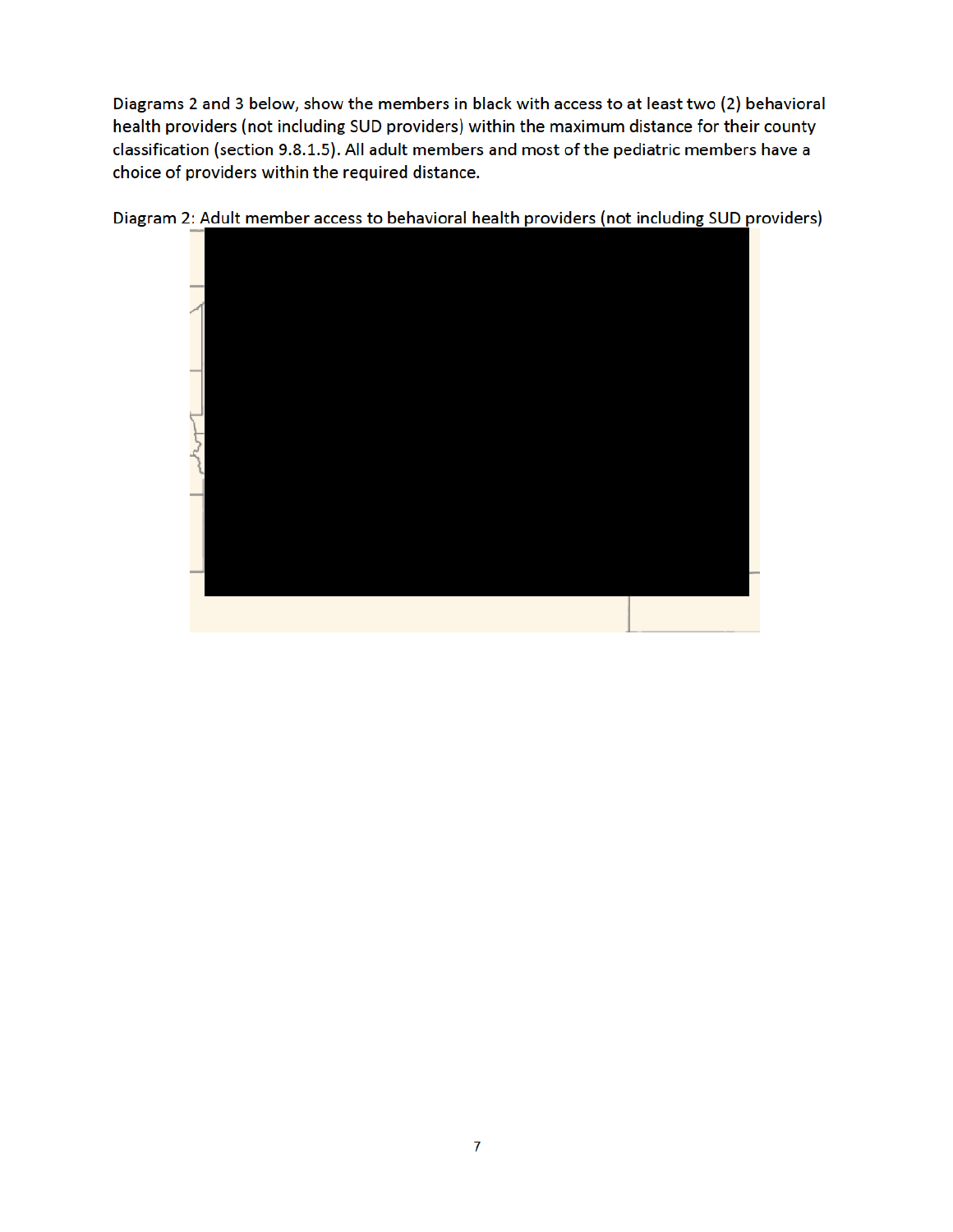As demonstrated in Diagram 3, most pediatric members (98%) have a choice of two (2) behavioral health providers within the required. Contracted pediatric behavioral health providers are not sufficiently located within the Baca, Bent, Crowley, Kiowa and Otero counties of the regional organization to meet the time and distance requirement. Beacon will target these areas to recruit behavioral health providers that serve pediatric population to fill in this network gap.

Diagram 3: Pediatric member access to behavioral health providers (not including SUD providers)

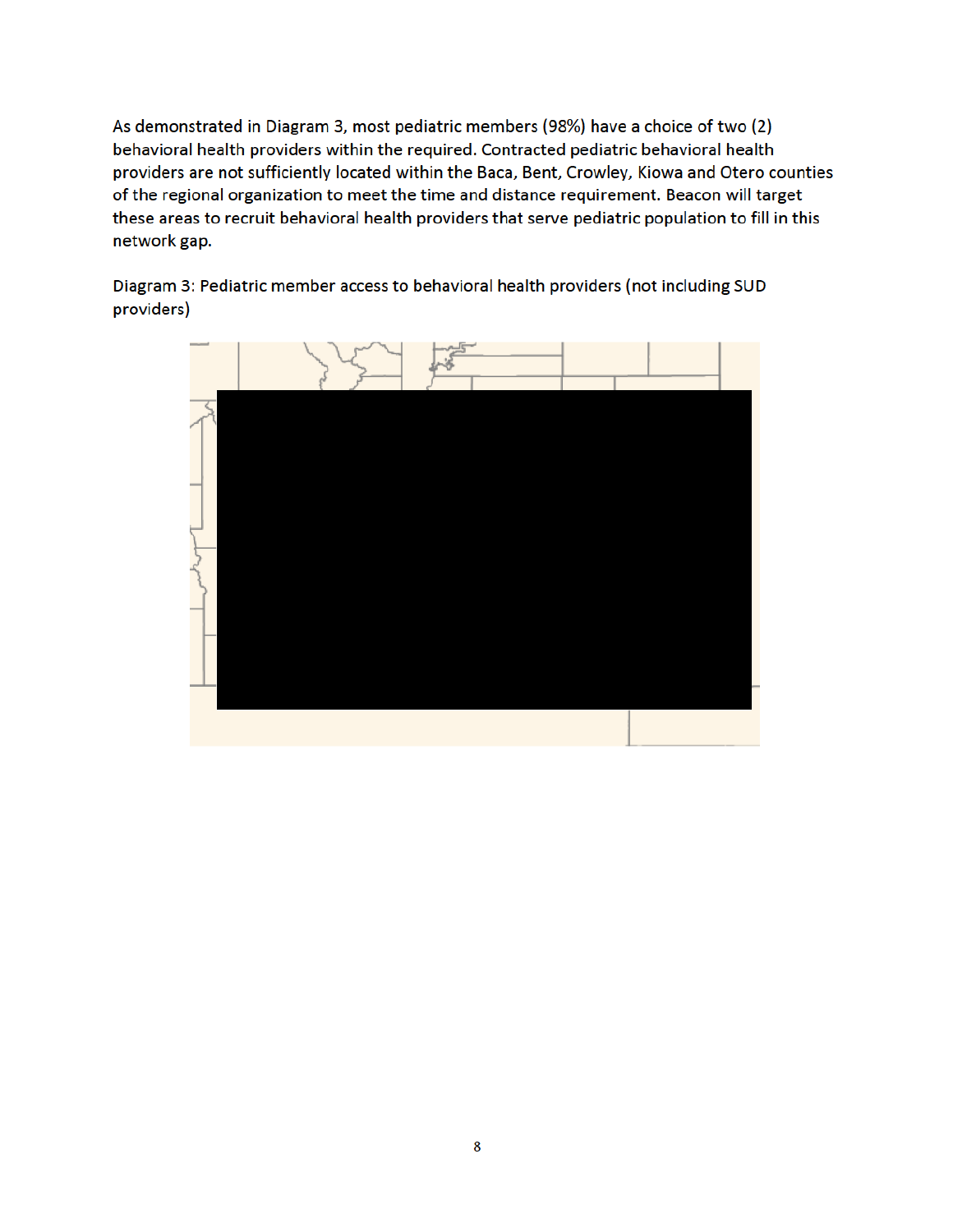Beacon has contracts with Substance Use Disorder (SUD) providers throughout the state that meets the provider to member ratio. As demonstrated in Diagram 4, most members (99.8%) have access to at least two (2) SUD providers within the required distance. Contracted SUD providers are not sufficiently located within the Baca, Las Animas, and Saguache counties of the regional organization to meet the time and distance requirement. There are limited SUD providers in these rural and frontier counties which provides SUD services. Beacon will target these areas to identify and recruit existing SUD providers who serve these areas. Beacon is also exploring how we can support existing network providers in expanding their service array/area.



Diagram 4: Member access to SUD providers

The breakdown of behavioral health provider types overall is as follows (Sections 9.8.1.3.4 to  $9.8.1.3.9$ :

| <b>Provider Types</b>     | <b>Number of Practitioners</b> |
|---------------------------|--------------------------------|
| ADULT_MH_PROVIDER         | 805                            |
| <b>CHILD PSYCHIATRIST</b> | 8                              |
| PED MH PROVIDER           | 390                            |
| PSYCHIATRIC PRESCRIBER    | 42                             |
| <b>PSYCHIATRIST</b>       | 21                             |
| <b>SUD PROVIDER</b>       | 190                            |
| Total                     | 1456                           |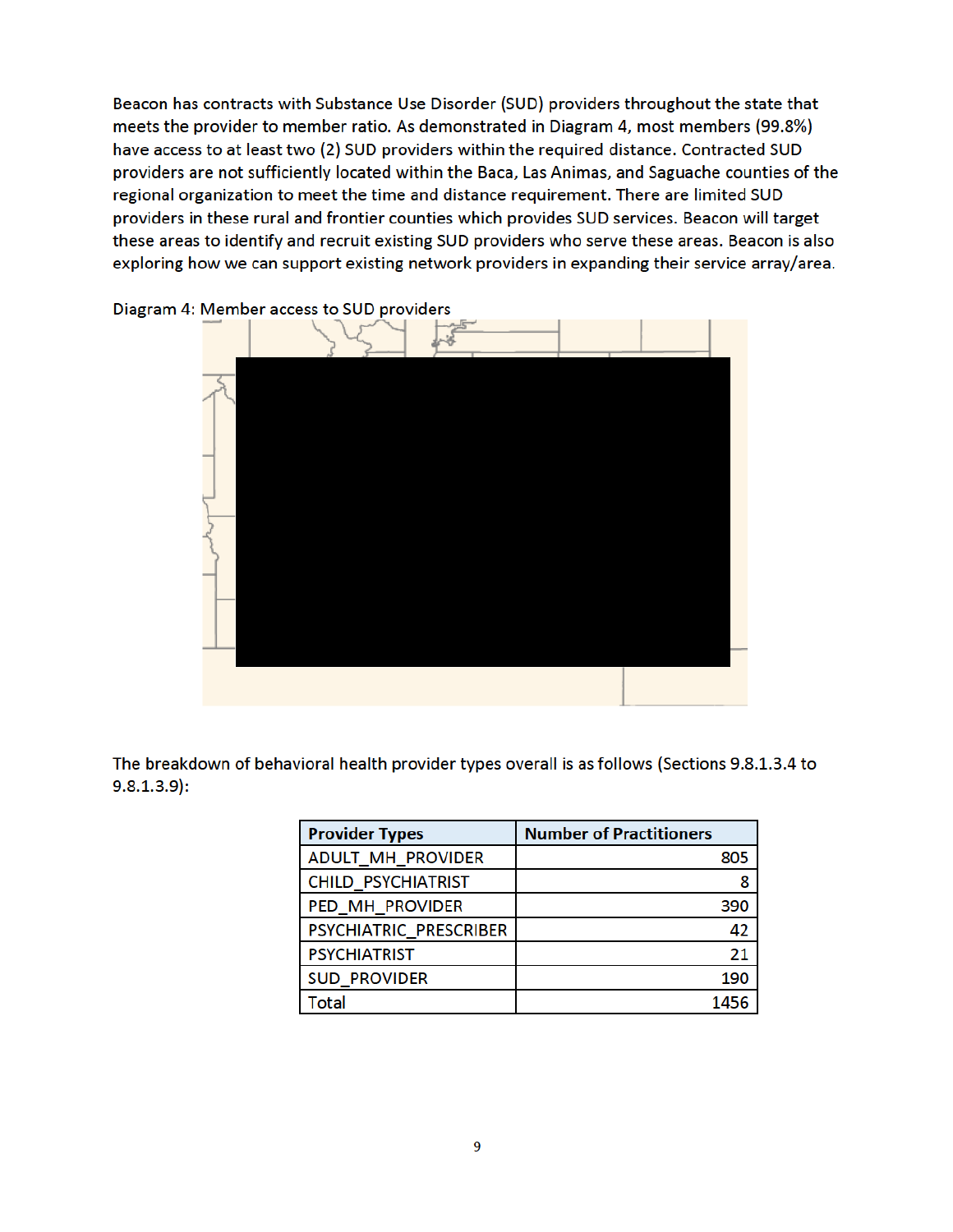The breakdown of behavioral health provider types by County is as follows (Section 9.8.1.5):

| <b>Provider Types by County</b> | <b>Number of Practitioners</b> |
|---------------------------------|--------------------------------|
| Adams                           | 46                             |
| <b>ADULT MH PROVIDER</b>        | 27                             |
| PED MH PROVIDER                 | 11                             |
| <b>SUD PROVIDER</b>             | 8                              |
| <b>Alamosa</b>                  | 10                             |
| <b>ADULT MH PROVIDER</b>        | 5                              |
| PED_MH_PROVIDER                 | 3                              |
| PSYCHIATRIC PRESCRIBER          | 1                              |
| <b>SUD PROVIDER</b>             | 1                              |
| <b>Arapahoe</b>                 | 45                             |
| <b>ADULT MH PROVIDER</b>        | 27                             |
| PED MH PROVIDER                 | 9                              |
| <b>SUD_PROVIDER</b>             | 9                              |
| <b>Archuleta</b>                | 5                              |
| <b>ADULT MH PROVIDER</b>        | 3                              |
| PED_MH_PROVIDER                 | 2                              |
| Baca                            | 3                              |
| <b>ADULT MH PROVIDER</b>        | 2                              |
| <b>SUD PROVIDER</b>             | 1                              |
| <b>Bent</b>                     | 4                              |
| <b>ADULT MH PROVIDER</b>        | 3                              |
| <b>SUD PROVIDER</b>             | 1                              |
| <b>Boulder</b>                  | 64                             |
| <b>ADULT MH PROVIDER</b>        | 34                             |
| PED MH PROVIDER                 | 17                             |
| <b>SUD PROVIDER</b>             | 13                             |
| <b>Broomfield</b>               | 7                              |
| ADULT_MH_PROVIDER               | 5                              |
| PED_MH_PROVIDER                 | 2                              |
| <b>Chaffee</b>                  | 23                             |
| <b>ADULT_MH_PROVIDER</b>        | 11                             |
| PED_MH_PROVIDER                 | 7                              |
| PSYCHIATRIC PRESCRIBER          | 1                              |
| <b>SUD PROVIDER</b>             | 4                              |
| Cheyenne                        | 1                              |
| <b>ADULT MH PROVIDER</b>        | 1                              |
| <b>Clear Creek</b>              | 4                              |
| ADULT_MH_PROVIDER               | 2                              |
| PED MH PROVIDER                 | 2                              |
| <b>Conejos</b>                  | 1                              |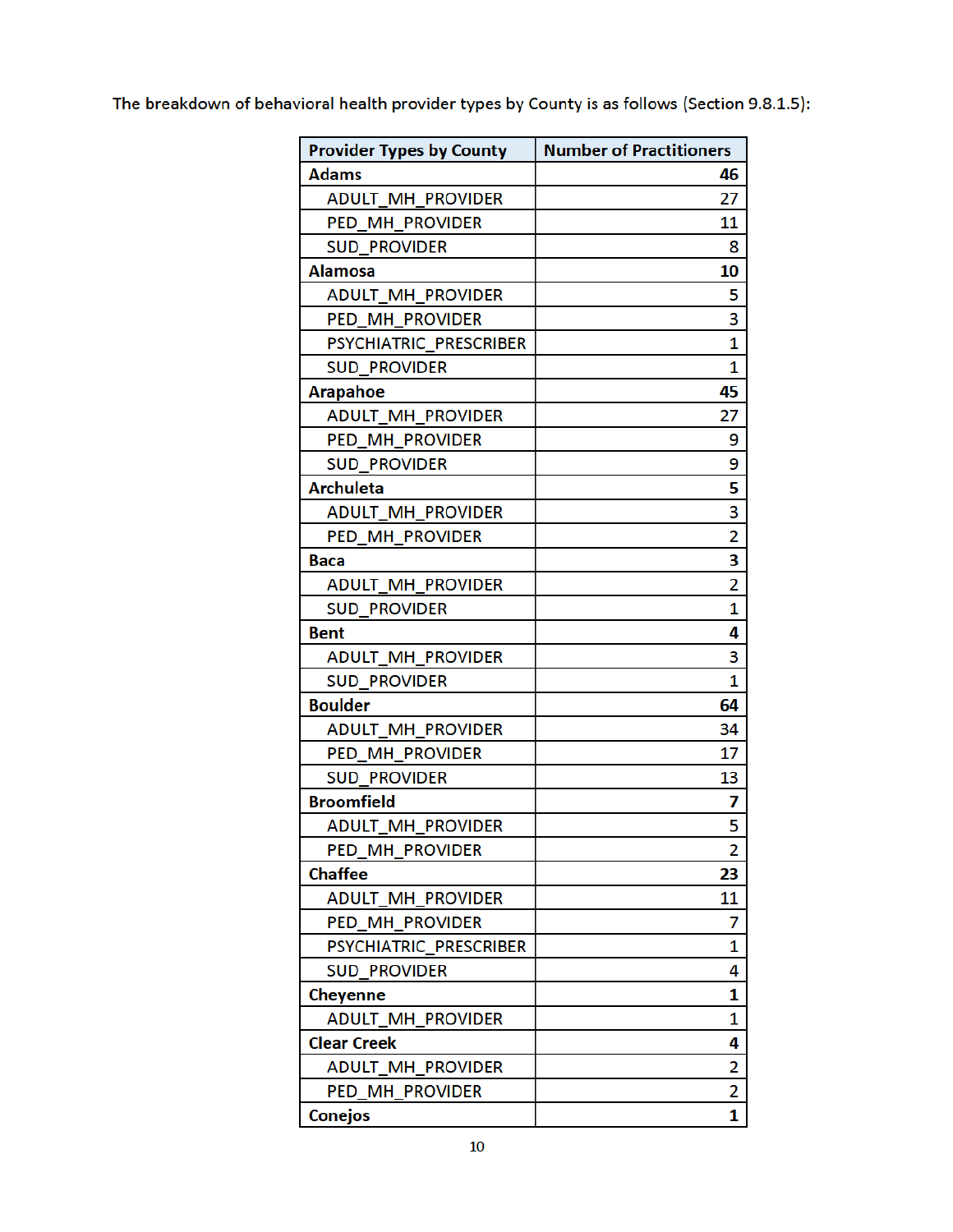| ADULT MH PROVIDER        | 1                       |
|--------------------------|-------------------------|
| <b>Cook</b>              | 1                       |
| <b>ADULT MH PROVIDER</b> | 1                       |
| <b>Costilla</b>          | 1                       |
| <b>ADULT MH PROVIDER</b> | 1                       |
| <b>Crowley</b>           | 3                       |
| ADULT MH PROVIDER        | $\overline{\mathbf{c}}$ |
| <b>SUD PROVIDER</b>      | 1                       |
| <b>Custer</b>            | 3                       |
| ADULT MH PROVIDER        | $\overline{2}$          |
| <b>SUD PROVIDER</b>      | 1                       |
| <b>Delta</b>             | 10                      |
| ADULT MH PROVIDER        | 6                       |
| PED MH PROVIDER          | 4                       |
| <b>Denver</b>            | 67                      |
| <b>ADULT MH PROVIDER</b> | 41                      |
| PED MH PROVIDER          | 14                      |
| <b>SUD PROVIDER</b>      | 12                      |
| <b>Douglas</b>           | 21                      |
| ADULT MH PROVIDER        | 10                      |
| CHILD PSYCHIATRIST       | 1                       |
| PED MH PROVIDER          | 6                       |
| PSYCHIATRIC PRESCRIBER   | $\overline{2}$          |
| <b>PSYCHIATRIST</b>      | 1                       |
| <b>SUD PROVIDER</b>      | 1                       |
| <b>Eagle</b>             | 1                       |
| <b>ADULT MH PROVIDER</b> | 1                       |
| <b>El Paso</b>           | 263                     |
| <b>ADULT MH PROVIDER</b> | 132                     |
| CHILD PSYCHIATRIST       | $\overline{2}$          |
| PED MH PROVIDER          | 86                      |
| PSYCHIATRIC PRESCRIBER   | 5                       |
| <b>PSYCHIATRIST</b>      | 5                       |
| <b>SUD PROVIDER</b>      | 33                      |
| <b>Elbert</b>            | 2                       |
| ADULT MH PROVIDER        | $\overline{2}$          |
| <b>Fremont</b>           | 26                      |
| ADULT MH PROVIDER        | 13                      |
| PED MH PROVIDER          | 6                       |
| <b>SUD PROVIDER</b>      | 7                       |
| Garfield                 | 5                       |
| ADULT MH PROVIDER        | 3                       |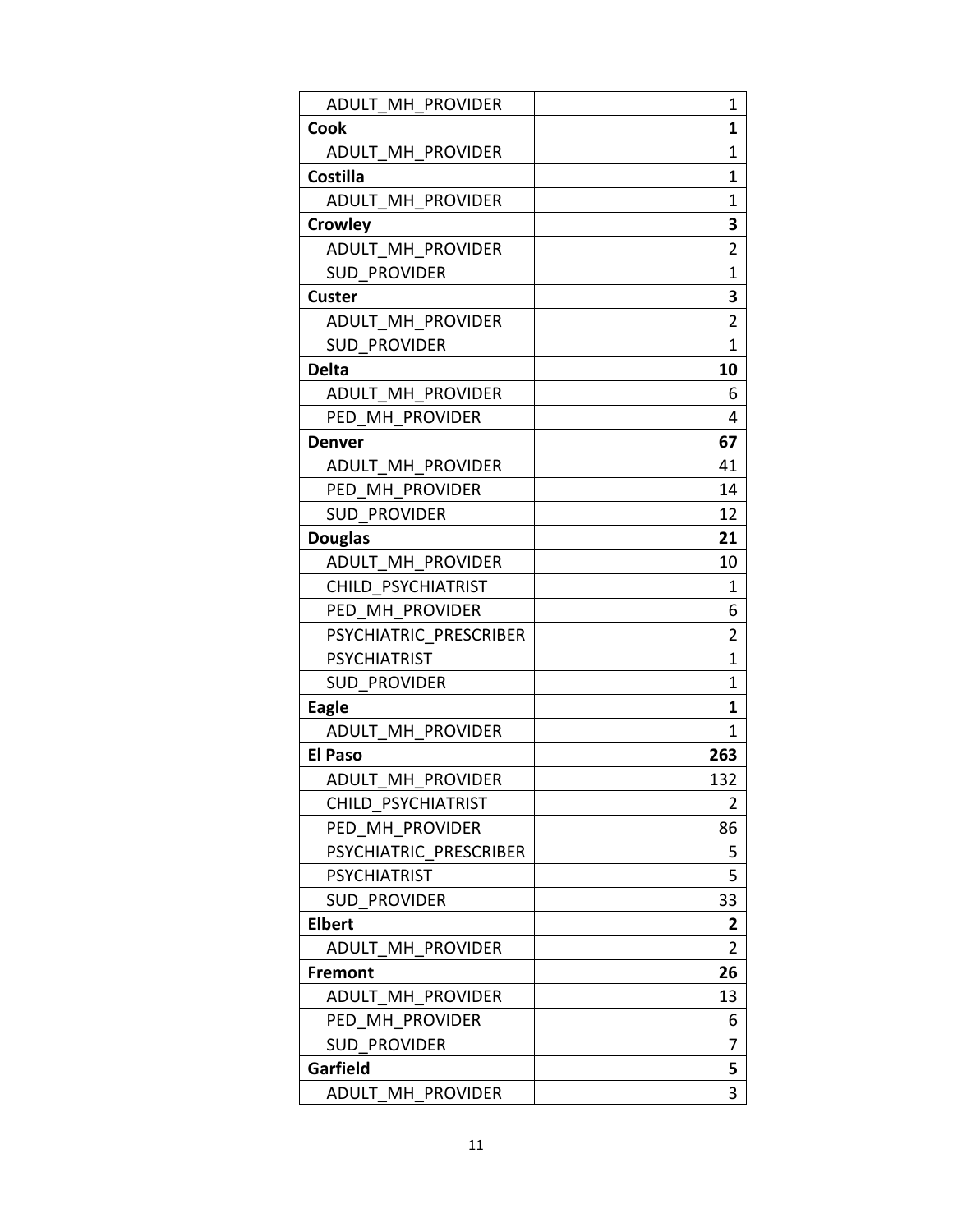| PED MH PROVIDER          | $\overline{2}$ |
|--------------------------|----------------|
| Gilpin                   | 4              |
| ADULT MH PROVIDER        | 2              |
| PED MH PROVIDER          | $\overline{2}$ |
| Grand                    | 3              |
| ADULT MH PROVIDER        | $\overline{2}$ |
| <b>SUD PROVIDER</b>      | $\mathbf 1$    |
| <b>Gunnison</b>          | 1              |
| <b>ADULT MH PROVIDER</b> | 1              |
| <b>Hinsdale</b>          | 3              |
| ADULT MH PROVIDER        | $\mathbf 1$    |
| PED MH PROVIDER          | $\mathbf 1$    |
| <b>SUD PROVIDER</b>      | $\mathbf{1}$   |
| <b>Huerfano</b>          | 5              |
| ADULT MH PROVIDER        | 3              |
| PED MH PROVIDER          | $\overline{1}$ |
| <b>SUD PROVIDER</b>      | 1              |
| <b>Jackson</b>           | 1              |
| ADULT MH PROVIDER        | 1              |
| <b>Jefferson</b>         | 137            |
| ADULT MH PROVIDER        | 78             |
| PED MH PROVIDER          | 38             |
| PSYCHIATRIC PRESCRIBER   | 3              |
| <b>SUD PROVIDER</b>      | 18             |
| <b>Kit Carson</b>        | 3              |
| <b>ADULT MH PROVIDER</b> | $\overline{2}$ |
| <b>SUD PROVIDER</b>      | 1              |
| La Plata                 | 14             |
| <b>ADULT MH PROVIDER</b> | 8              |
| PED MH PROVIDER          | 5              |
| <b>SUD PROVIDER</b>      | 1              |
| Lake                     | 2              |
| ADULT MH PROVIDER        | 1              |
| <b>SUD PROVIDER</b>      | 1              |
| Larimer                  | 194            |
| ADULT MH PROVIDER        | 119            |
| PED MH PROVIDER          | 52             |
| PSYCHIATRIC PRESCRIBER   | 5              |
| <b>PSYCHIATRIST</b>      | 1              |
| <b>SUD PROVIDER</b>      | 17             |
| Las Animas               | 7              |
| ADULT MH PROVIDER        | 4              |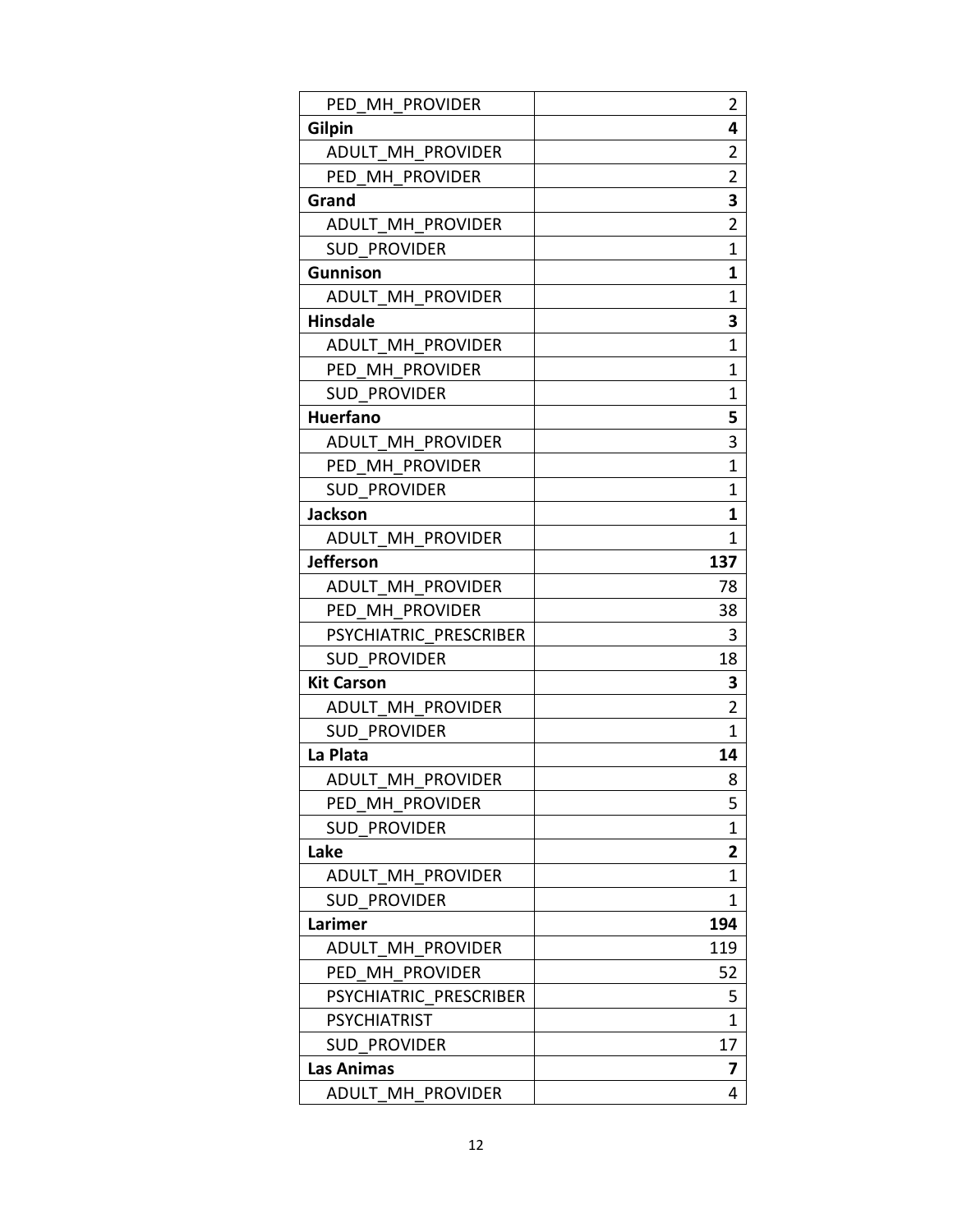| PED MH PROVIDER          | $\overline{2}$ |
|--------------------------|----------------|
| <b>SUD PROVIDER</b>      | 1              |
| Lincoln                  | 4              |
| ADULT MH PROVIDER        | 3              |
| <b>SUD PROVIDER</b>      | 1              |
| Logan                    | 10             |
| ADULT MH PROVIDER        | 5              |
| PED MH PROVIDER          | 3              |
| <b>SUD PROVIDER</b>      | $\overline{2}$ |
| <b>Mesa</b>              | 56             |
| ADULT MH PROVIDER        | 27             |
| PED MH PROVIDER          | 19             |
| PSYCHIATRIC PRESCRIBER   | $\overline{2}$ |
| <b>SUD PROVIDER</b>      | 8              |
| <b>Moffat</b>            | 1              |
| ADULT MH PROVIDER        | 1              |
| Montezuma                | 5              |
| ADULT MH PROVIDER        | 3              |
| PED MH PROVIDER          | 1              |
| <b>SUD PROVIDER</b>      | $\mathbf{1}$   |
| <b>Montrose</b>          | 7              |
| ADULT MH PROVIDER        | 5              |
| PED MH PROVIDER          | $\overline{2}$ |
| <b>Morgan</b>            | 9              |
| ADULT MH PROVIDER        | 5              |
| PED MH PROVIDER          | $\overline{2}$ |
| <b>SUD PROVIDER</b>      | $\overline{2}$ |
| <b>Otero</b>             | 10             |
| <b>ADULT MH PROVIDER</b> | 6              |
| PSYCHIATRIC PRESCRIBER   | 1              |
| <b>PSYCHIATRIST</b>      | 1              |
| <b>SUD PROVIDER</b>      | $\overline{2}$ |
| <b>Park</b>              | 9              |
| <b>ADULT MH PROVIDER</b> | 4              |
| PED MH PROVIDER          | 3              |
| <b>SUD PROVIDER</b>      | $\overline{2}$ |
| <b>Phillips</b>          | 1              |
| ADULT MH PROVIDER        | 1              |
| <b>Pitkin</b>            | 3              |
| ADULT MH PROVIDER        | $\overline{2}$ |
| PED MH PROVIDER          | 1              |
| <b>Prowers</b>           | 6              |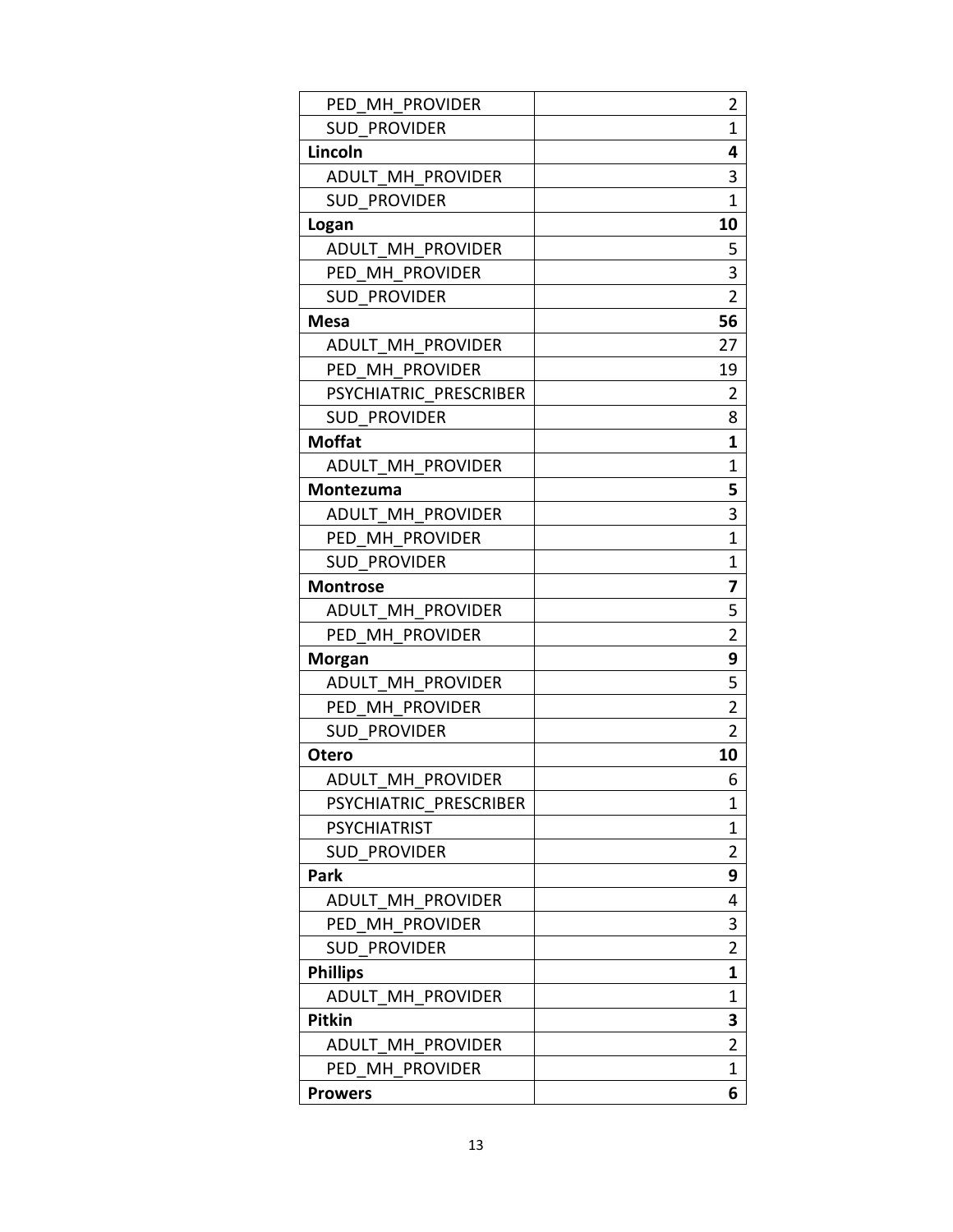| ADULT MH PROVIDER        | 4              |
|--------------------------|----------------|
| <b>SUD PROVIDER</b>      | 2              |
| <b>Pueblo</b>            | 138            |
| ADULT MH PROVIDER        | 61             |
| CHILD PSYCHIATRIST       | 4              |
| PED MH PROVIDER          | 36             |
| PSYCHIATRIC PRESCRIBER   | 14             |
| <b>PSYCHIATRIST</b>      | 10             |
| <b>SUD PROVIDER</b>      | 13             |
| <b>Rio Blanco</b>        | 3              |
| ADULT MH PROVIDER        | $\overline{2}$ |
| PED MH PROVIDER          | $\mathbf 1$    |
| <b>Rio Grande</b>        | 5              |
| <b>ADULT MH PROVIDER</b> | 3              |
| PED MH PROVIDER          | $\mathbf{1}$   |
| <b>SUD PROVIDER</b>      | $\mathbf{1}$   |
| Routt                    | 4              |
| <b>ADULT MH PROVIDER</b> | 2              |
| PSYCHIATRIC PRESCRIBER   | $\mathbf 1$    |
| <b>PSYCHIATRIST</b>      | $\mathbf{1}$   |
| Saguache                 | 1              |
| ADULT MH PROVIDER        | $\mathbf{1}$   |
| <b>San Miguel</b>        | 4              |
| ADULT MH PROVIDER        | 3              |
| PED MH PROVIDER          | $\mathbf{1}$   |
| <b>Sedgwick</b>          | 1              |
| ADULT MH PROVIDER        | $\mathbf{1}$   |
| <b>Summit</b>            | 2              |
| ADULT MH PROVIDER        | $\overline{2}$ |
| <b>Teller</b>            | 14             |
| ADULT MH PROVIDER        | 8              |
| PED MH PROVIDER          | 4              |
| <b>SUD PROVIDER</b>      | 2              |
| Washington               | 4              |
| ADULT MH PROVIDER        | 2              |
| PED MH PROVIDER          | 1              |
| <b>SUD PROVIDER</b>      | $\mathbf{1}$   |
| Weld                     | 167            |
| ADULT MH PROVIDER        | 95             |
| CHILD PSYCHIATRIST       | 1              |
| PED MH PROVIDER          | 43             |
| PSYCHIATRIC PRESCRIBER   | 7              |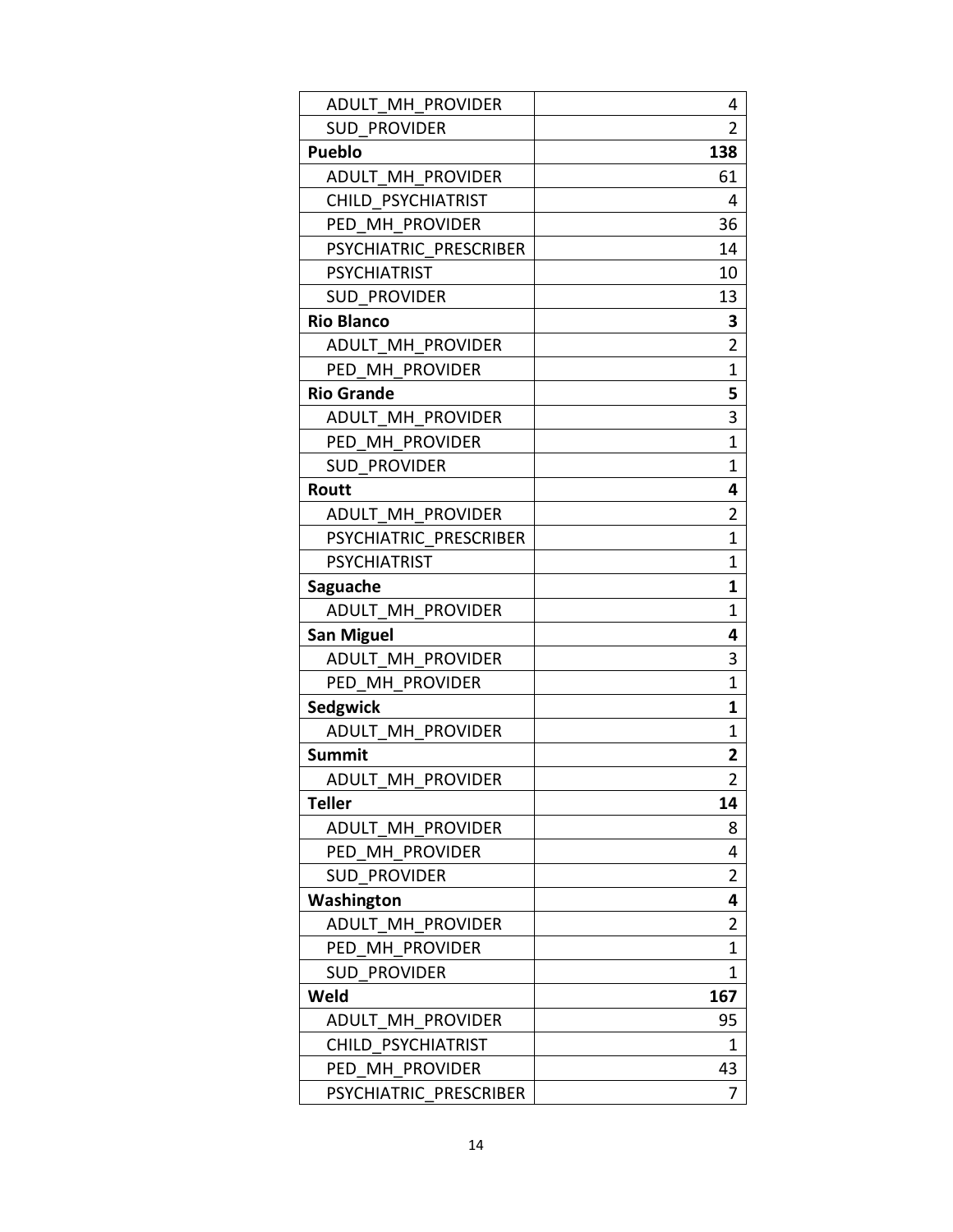| <b>PSYCHIATRIST</b>      |      |
|--------------------------|------|
| <b>SUD PROVIDER</b>      | 19   |
| Yuma                     |      |
| <b>ADULT MH PROVIDER</b> |      |
| Total                    | 1456 |

#### **Telehealth Services**

Beacon Health Options has contracted with two (2) telehealth service providers, Heart Centered Counseling and ReNew Behavioral Health. They offer mental health counseling and telepsychiatry services with fully credentialed and Medicaid enrolled master's level licensed counselors and prescribing Registered Nurses (RNs) and Nurse Practitioners (NPs). Beacon is expanding access to these services in the rural and frontier counties in the third quarter of the fiscal year as an option when members identify transportation issues or the next appointment with a local provider is outside the access to care standards. Telehealth will be presented as option to all member in the region as a choice of providers in the referral process.

A partner Community Mental Health Center, Health Solutions, implemented the use of telepsychiatry to expand their access in the Pueblo, Las Animas and Huerfano counties. It is a creative method to bridge the need in a challenging area to recruit providers to travel to these counties.

#### **Behavioral Health Providers Accepting Certifications**

Four (4) of the Community Mental Health Centers in the RAE network accept mental health certifications. Two (2) CMCHs reported that they do not accept certifications. Provider Relations is surveying all CMHCs to confirm acceptance of certifications and expect to complete the survey for the Q2 2019 report.

Since Certifications is a legal process that compels a person to receive involuntary treatment and it requires that the treating facility accept the certification and agree to provide the court with information regarding the person's progress, many facilities are reluctant to take on this responsibility. The facility needs to have the system of care and resources to appropriately care for this population. Some of the feedback received is that they feel that accepting such patients increases their potential liability if the patient commits an illegal act.

Additionally, Provider Relations is collaborating with Clinical Department to identify additional facilities that accept mental health certifications. For those facilities that do not, then we are identifying their concerns to present the findings to HCPF for potential collaboration in addressing them.

#### Monitoring Strategies (Section 9.8.1.8 to 9.8.1.11)

The regional organization expects to meet behavioral health access standards set by contract requirements as follows:

#### Time and Distance Standard

• Urban Counties: Maximum travel of 30 minutes or 30 miles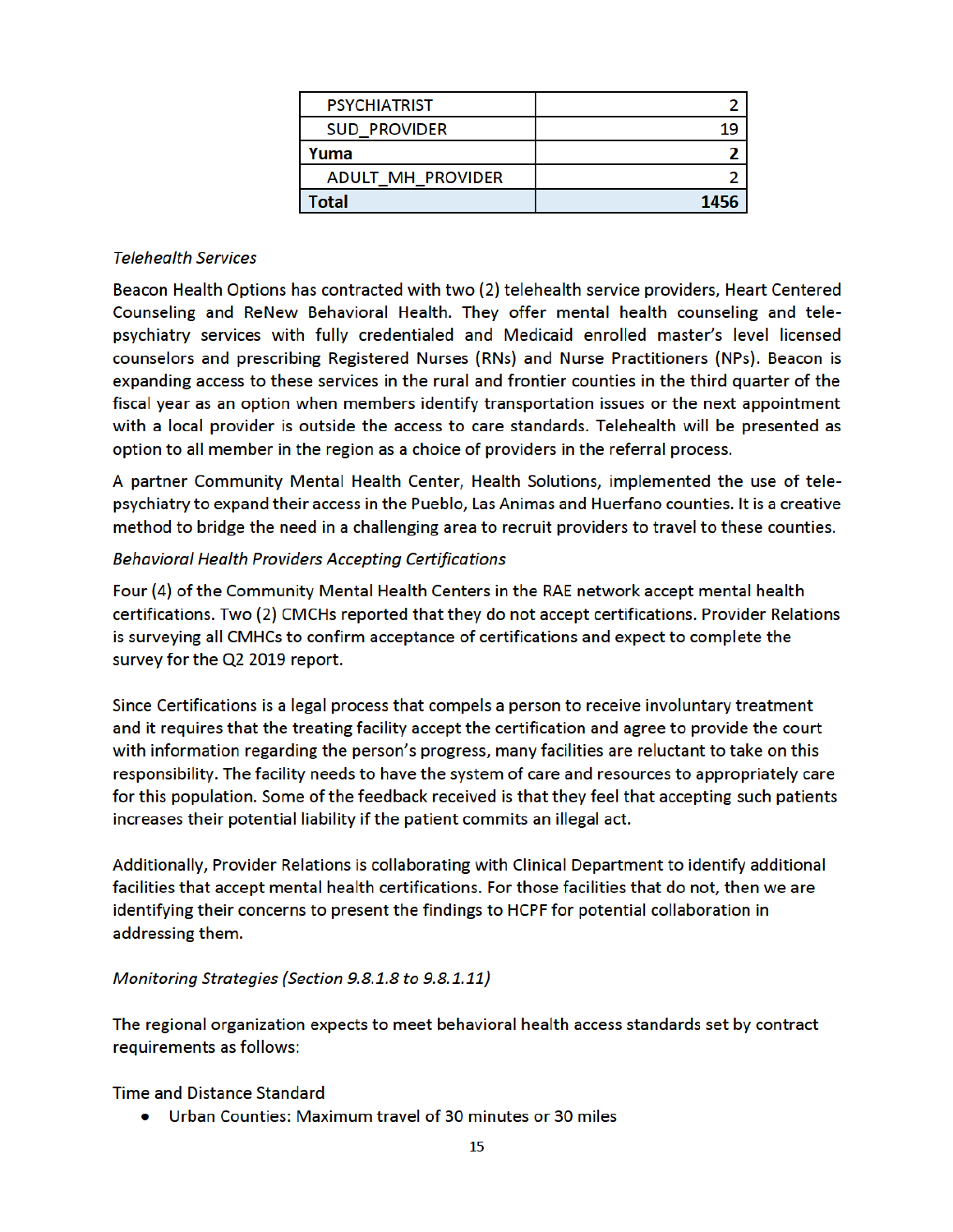- Rural Counties: Maximum travel of 60 minutes or 60 miles
- Frontier Counties: Maximum travel of 90 minutes or 90 miles

Member to Provider Ratio

- 1/1,800 adult members Adult mental health providers
- $\bullet$  1/1,800 pediatric members Pediatric mental health providers
- 1/1,800 all members Substance use disorder providers

Beacon Health Options has policies in place to ensure that providers are accessible and available to Members, and that the provider network contains the specialties necessary to accommodate the needs of Members. On a quarterly basis, Beacon monitors overall provider network patient load on our network using a comprehensive system for monitoring patient load and overall network capacity. Beacon conducts a geographic access mapping (geoaccess) and member to provider ratio analysis to check the availability of providers in the region by type. Areas with gaps in services or weaknesses are targeted for recruitment.

Beacon reviews network adequacy on a quarterly basis regarding the availability of providers that accept mental health certifications and able to meet the overall behavioral and physical health needs in the region. Additionally, review is conducted on the availability of providers who meet or exceed the cultural needs of Medicaid members by:

- Use of an updated and accurate list, in assessing the number of providers with expertise in key culturally based populations;
- Determining number of members, by county, through the enrollment file, within the key population groups;
- Determining any existing gap by a comparison of availability of providers as well as reviewing findings in Member and Family Affairs surveys or through contacts/surveys with advocacy organization of key populations (for examples children in foster care); and
- Increasing capacity of providers who meet or exceed cultural needs of Medicaid members through specialized provider training on Cultural Competency.

This list of provider network monitoring methods is not meant to cover all network development activities, as some activities are initiated as needed in response to community developments.

Providers are able to update their capacity by notifying Beacon to temporarily close their panels to new members. In those cases, Beacon removes the behavioral health practitioner from the clinical referrals and the following edition of the Provider Directory will reflect the changes.

# *Recruitment Strategies*

Beacon Health Options regularly reviews current provider fee schedules to align with the RAE market and any future recruitment strategies.

Beacon Health Options works to engage specialty provider groups and facilities as needed by the membership, such as providers who have: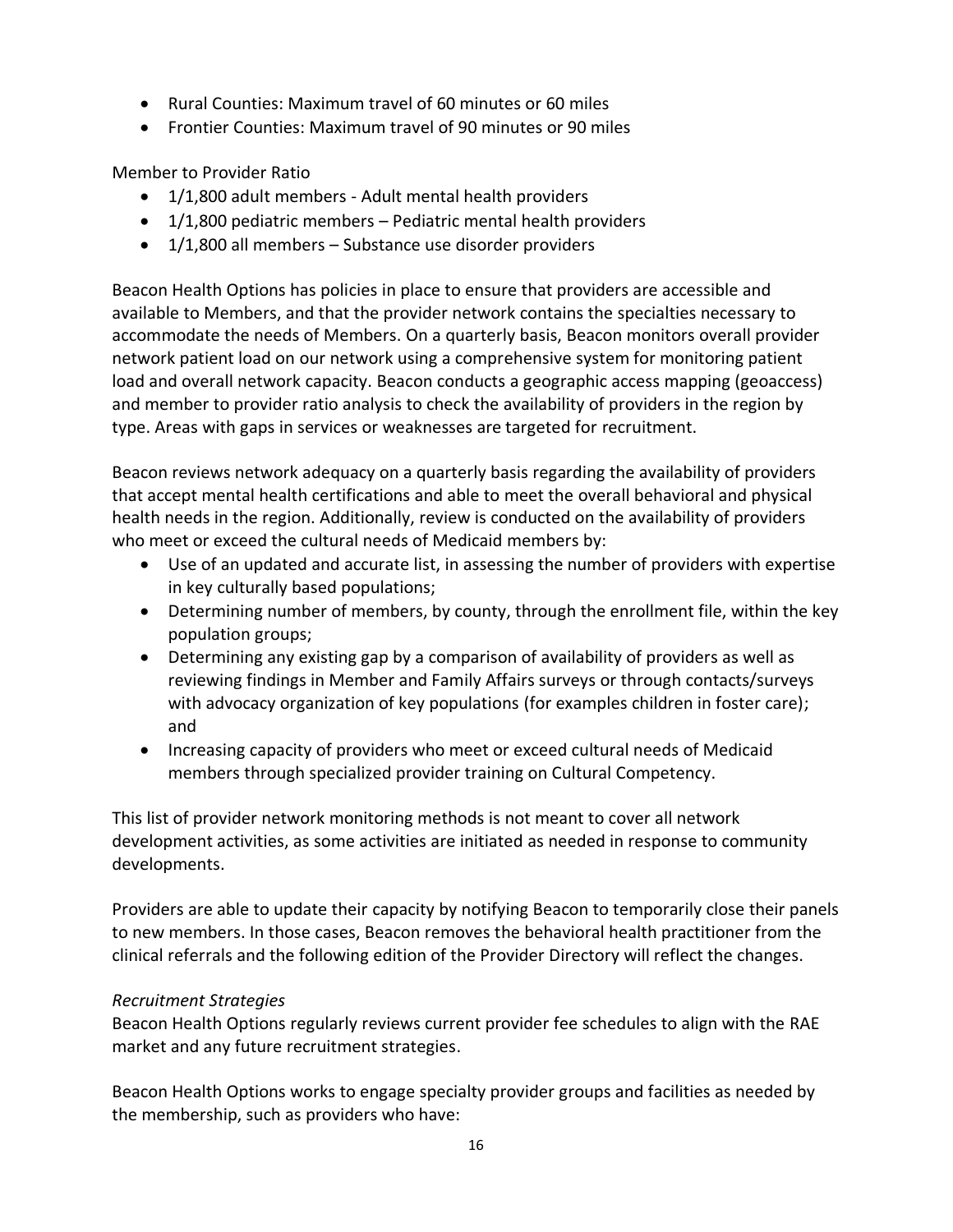- A unique specialty or clinical expertise;
- License to prescribe in all areas: APRN/APN, NP, PA, MD/DO (Board Certified Child and Adult Psychiatrists);
- Capability to treat in a foreign language, ASL, and/or, have specific cultural experience;
- Capability of billing both Medicare and Medicaid;
- Practice located in regional organization's service areas considered rural or frontier where there are fewer providers;
- Telemedicine, especially for prescriber services;
- Alignment with primary care and are co-located in an integrated model;
- Capability to serve unique populations and disorders; or
- Specialties such as Intellectual Disabilities, Autism, Members with Traumatic Brain Injuries or other groups that provide behavioral health services in addition to their noncovered specialty. Also, providers with experience in specialty care, long-term services and supports (LTSS) providers, managed service organizations and their networks of substance use disorder providers, dental and other ancillary providers;
- Behavioral health providers that span inpatient, outpatient, and all other covered mental health and substance use disorder services.

Beacon monitors requests for services through authorizations and claims data, as well as, request for Single Case Agreements (SCAs) for out of network providers. Based on this data, the RAE has been able to meet need for services using primarily contracted providers. Of those providers using an SCA, the majority of the providers are in the credentialing process and need SCAs while they complete it. Additionally, providers with significant number of SCAs or specialty service are outreached to recruit them into the network. Finally, members who have contacted the RAE for behavioral health services have been assisted to receive services through CMHC, an individual practitioner or telehealth services. Based on this information, the supply of network providers is fairly close to the demand for services.

Beacon will target the areas of need to identify and recruit existing SUD and Mental Health providers who serve the areas of need. These strategies include:

- Use current list of providers participating in Health First Colorado to identify providers within the region for recruitment
- Work with County DHS Departments to identify CORE providers and work with these providers in becoming credentialed within the system
- Working with providers, who may be outside the region and willing to provide services within the region on a contract basis.
- Work with providers, particularly in frontier areas, to identify workforce recruitment options we can assist with to recruit and retain staff. I.E. National Health Service Core, Public Loan Forgiveness
- Providing enhanced case rates to providers who are willing to extend beyond their current radius of service provision